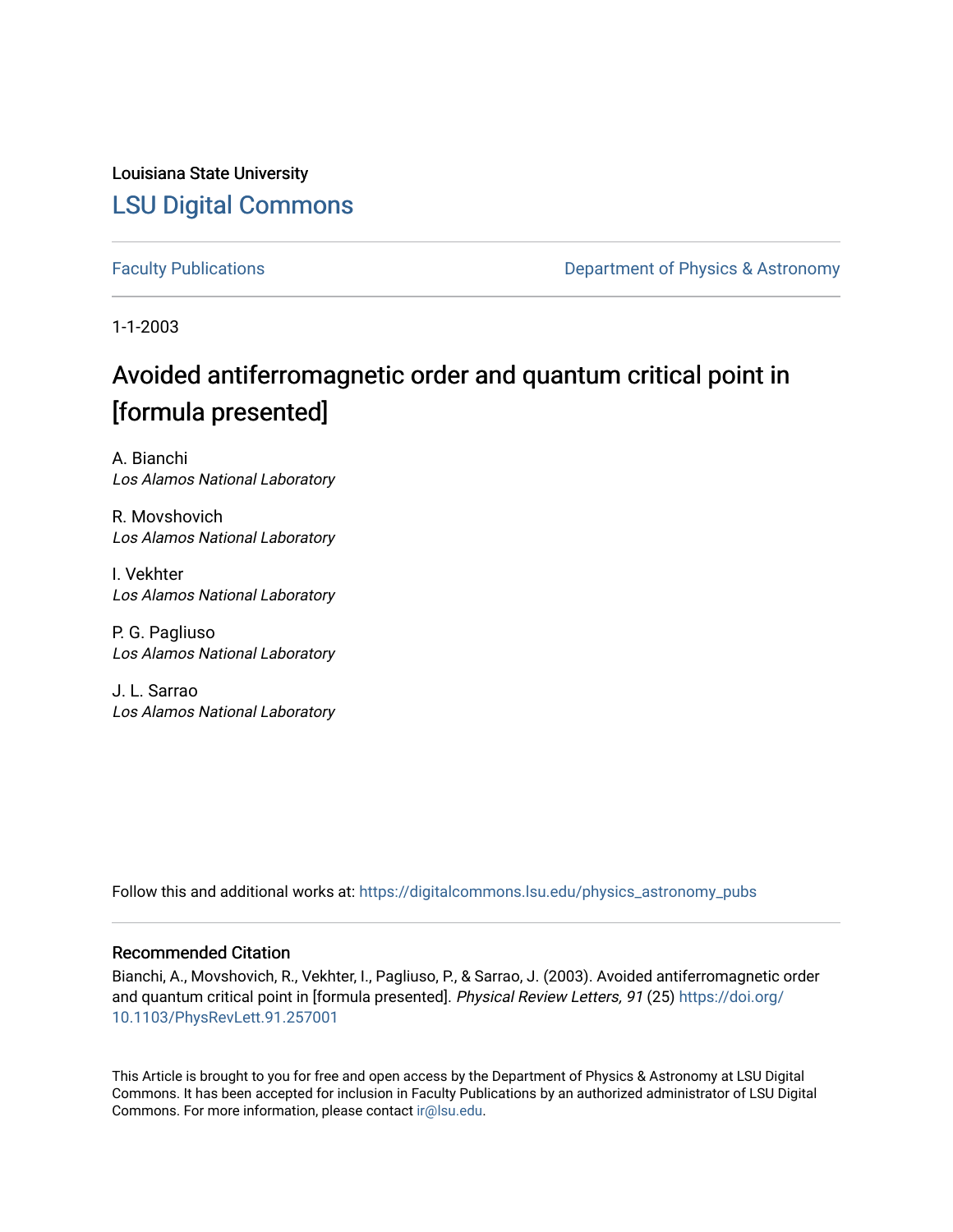## Avoided Antiferromagnetic Order and Quantum Critical Point in  $CeCoIn<sub>5</sub>$

A. Bianchi, R. Movshovich, I. Vekhter, P. G. Pagliuso, and J. L. Sarrao

Los Alamos National Laboratory, Los Alamos, New Mexico 87545

(Dated: September 2, 2018)

We measured specific heat and resistivity of heavy fermion CeCoIn<sub>5</sub> between the superconducting critical field  $H_{c2} = 5T$  and 9 T, with field in the [001] direction, and at temperatures down to 50mK. At 5T the data show Non Fermi Liquid behavior down to the lowest temperatures. At field above 8T the data exhibit crossover from the Fermi liquid to a Non Fermi Liquid behavior. We analyzed the scaling properties of the specific heat, and compared both resistivity and the specific heat with the predictions of a spin-fluctuation theory. Our analysis leads us to suggest that the NFL behavior is due to incipient antiferromagnetism  $(AF)$  in  $CeCoIn<sub>5</sub>$  with the quantum critical point in the vicinity of the  $H_{c2}$ . Below  $H_{c2}$  the AF phase which competes with the paramagnetic ground state is superseded by the superconducting transition.

PACS numbers: 74.70.Tx, 71.27.+a, 74.25.Fy, 75.40.Cx

When the symmetry of the ground state of a system changes as a function of an external or internal parameter, the system is said to undergo a quantum phase transition. If, in addition, this transition is second order, the system has a Quantum Critical Point (QCP) at the critical value of the parameter. The competition between the nearly degenerate ground states determines the behavior of the system over a range of temperatures and tuning parameter values in the vicinity of QCP. In this region of the phase diagram the properties of the system differ from those on either side of the transition, and often exhibit unusual dependence on the temperature and the tuning parameter. This has made quantum critical phenomena a subject of intense current interest.

Study of quantum critical points in heavy fermion systems has been a focus of particular attention (for a recent review see Ref. [1](#page-4-0)). In these materials the competition typically takes place between a paramagnetic and a magnetically ordered ground states. The unconventional behavior near QCP is manifested in the deviation of the temperature dependence of measured properties from those of metals described by the Landau Fermi Liquid (FL) theory. In that theory the electronic specific heat is linear in temperature,  $C(T) = \gamma T$ , and the resistivity increases quadratically from a residual value,  $\rho = \rho_0 + AT^2$ . In systems tuned to QCP the Sommerfeld coefficient,  $\gamma(T) = C/T$ , commonly diverges as the temperature goes to zero, and has been variously argued to behave as either  $\log T$  or  $T^{\alpha}$ , with  $\alpha < 0$ . Resistivity with an exponent less than two is also ubiquitous in these compounds.

Tuning the system through a QCP can be accomplished experimentally by varying sample's composition [\[2](#page-4-1), [3\]](#page-4-2), applying pressure [\[4\]](#page-4-3), or applying magnetic field [\[5\]](#page-4-4). In non-stoichiometric compounds the Kondo disorder, where a range of Kondo temperatures  $T_K$  appears due to different environments of the f-electron ions, is an important mechanism leading to a Non Fermi Liquid (NFL) behavior [\[6,](#page-4-5) [7\]](#page-4-6). In these compounds it is not easy to separate this origin of NFL behavior from the consequences of the proximity to a QCP. Hence the stoichiometric compounds receive great deal of attention in the field of quantum criticality.

One class of such materials are Ce-based compounds, which have an antiferromagnetic (AF) ground state at ambient pressure. Hydrostatic pressure suppresses the magnetic ordering temperature  $T_N$  to zero at a critical pressure of the QCP. Such approach was used successfully for  $CeCu<sub>2</sub>Ge<sub>2</sub>$  [\[8](#page-4-7)]  $CeRh<sub>2</sub>Si<sub>2</sub>$  [\[9](#page-4-8)],  $CePd<sub>2</sub>Si<sub>2</sub>$ ,  $CeIn<sub>3</sub>$  [\[4\]](#page-4-3), and some other compounds. Alternatively, AF order can be suppressed by an applied magnetic field. When this was done in YbRh2Si2, an NFL behavior was revealed again on the paramagnetic side of the QCP [\[10\]](#page-4-9).

In this Letter we present the results of the specific heat and resistivity measurements on stoichiometric CeCoIn<sub>5</sub>, which show that this compound has a QCP with magnetic field as a tuning parameter. We show that the quantum critical behavior is most likely due to the proximity of an antiferromagnetic state. This case is particularly interesting because  $CeCoIn<sub>5</sub>$  is an ambient pressure superconductor. We argue that magnetic order which competes with the paramagnetic state is superseded by the superconducting state.

 $CeCoIn<sub>5</sub>$  is a tetragonal, quasi-2D compound, with layers of  $CeIn<sub>3</sub>$  separated by layers of  $CoIn<sub>2</sub>$ . It is an ambient pressure heavy fermion superconductor [\[11\]](#page-4-10) with  $T_c = 2.3$ K, the highest value for this class of compounds. Superconductivity in  $CeCoIn<sub>5</sub>$  is unconventional, with lines of nodes in the energy gap, as demonstrated by specific heat and thermal conductivity [\[12\]](#page-4-11) and NQR [\[13](#page-4-12)] measurements. Pauli limiting analysis [\[14\]](#page-4-13) and thermal conductivity modulations in magnetic field [\[15](#page-4-14)] indicate that CeCoIn<sub>5</sub> is a singlet,  $d_{x^2-y^2}$  superconductor. Recently it was shown that the superconducting transition in CeCoIn5 in magnetic fields close to the upper critical field for [001] direction,  $H_{c2} = 4.95T$ , is first order below  $T = 0.7$  K [\[15](#page-4-14), [16\]](#page-4-15). NFL behavior of CeCoIn<sub>5</sub> at the field of 5 T persists over a large region of temperature [\[17\]](#page-4-16), with  $\gamma \propto -\log(T)$  between 0.4 K and 8 K.

Here we concentrate on the low temperature region down to 50 mK and magnetic fields between  $H_{c2} = 4.95$ T and 9 T. Figure [1\(](#page-2-0)a) shows Sommerfeld coefficient of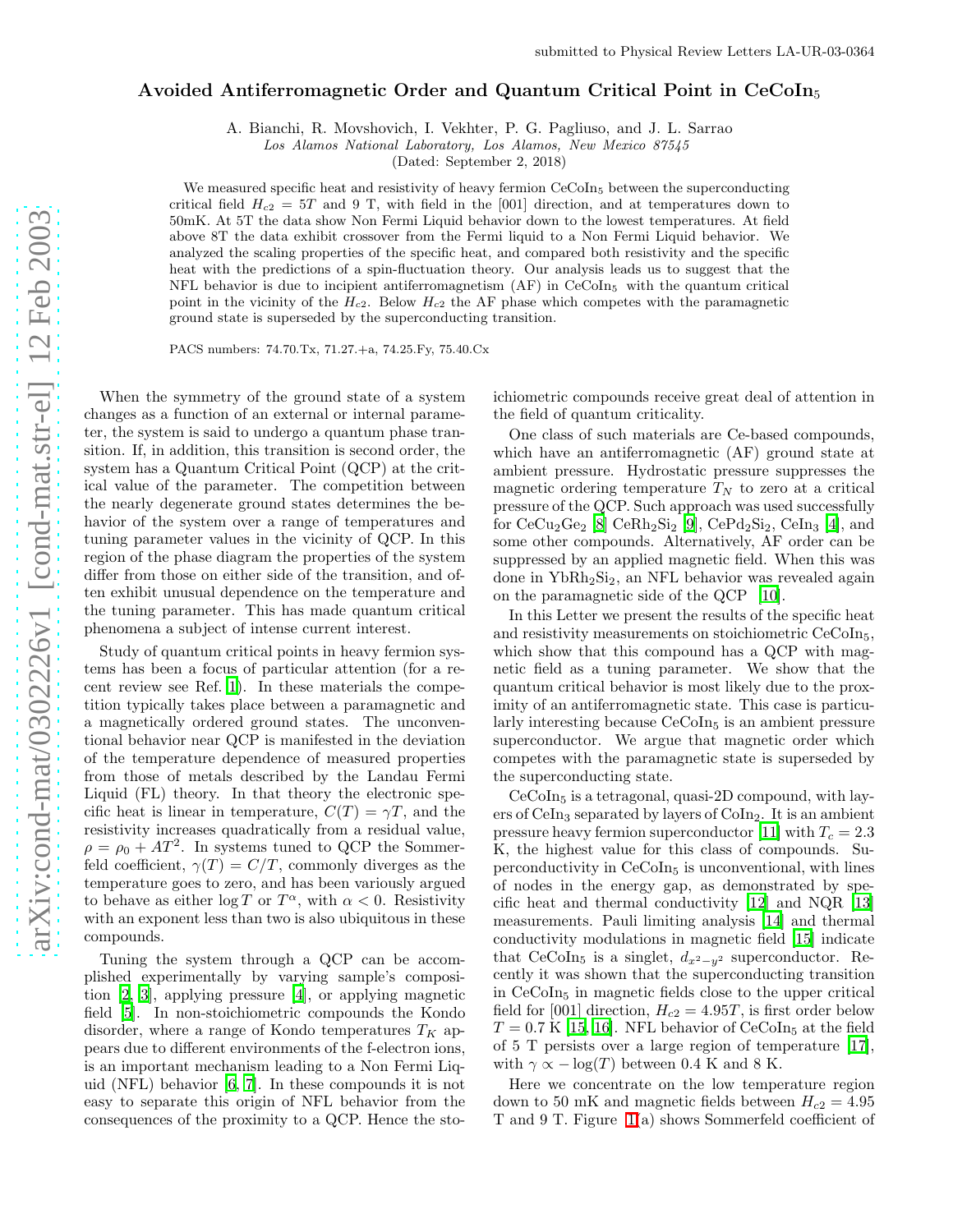

<span id="page-2-0"></span>FIG. 1: (a) Sommerfeld coefficient,  $\gamma(T) = C(T)/T$ , of CeCoIn<sub>5</sub> in magnetic fields  $H$  ||[001]. Dashed lines for 8T and 9T emphasize the FL behavior with constant  $\gamma$ . Left (right) arrow indicate  $T_{FL}^C$  for 8 T (9 T). Solid lines are fits to the SCR spin-fluctuation model for each field with the corresponding values of  $y_0$ , see text for details. (b) scaling analysis of the data in (a) for  $\alpha = 0.71$  and  $\beta = 2.5$ . Inset: For different values of  $\beta$  we plot values of  $\alpha$  which minimize  $\chi^2$  for a given  $\beta$ , and  $\chi^2$  for these  $\alpha$  and  $\beta$ .

CeCoIn<sup>5</sup> versus temperature for several magnetic fields between 5 T and 9 T. Large low temperature Schottky anomaly tails due to the quadrupolar and magnetic spin splitting of In and Co nuclei were subtracted [\[12\]](#page-4-11). At high magnetic field and low temperature Schottky term accounts for most of the specific heat measured, and its subtraction results in an increased scatter of the data points at low temperature. The data for 5 T follow logarithmic temperature behavior below 1 K down to the lowest temperature studied. As the magnetic field is increased above 5 T, the low temperature data starts to deviate from the logarithmic behavior at ever higher temperature. Clear FL regime of  $\gamma = \text{const.}$  at low temperature is recovered at 8 Tesla. Both 8 T and 9 T data exhibit sharp crossovers between the NFL (logarithmic) and the FL regimes at a temperature  $T_{FL}^C$ . For fields below 8 T  $\gamma$  continues to rise with decreasing temperature and does not show saturation within the temperature range shown. This behavior is different from that of YbRh<sub>2</sub>Si<sub>2</sub>, where  $\gamma$  saturates below some temperature  $T^*(H)$  to a constant value for all  $H \neq H_c$ , with a rather sharp break from the  $-\log(T)$  behavior for  $T > T^*$  [\[18\]](#page-4-17).

The logarithmic divergence of  $\gamma(T, H)$  at 5T and  $\gamma$ 's increase followed by a crossover to the FL behavior at low T for higher fields is indicative of a field-tuned QCP near 5T. This observation is strongly supported by the scaling properties of  $\gamma$ . For a phase transition with  $T_c = 0$ , the temperature alone sets the energy scale of fluctuations. Scaling of dynamical properties with energy,  $E$ , as  $E/T$ is taken as good evidence of quantum criticality [\[19,](#page-5-0) [20\]](#page-5-1).

In our case the tuning parameter is the applied magnetic field. Hence the energy scale of fluctuations away from the QCP depends on  $|H - H_c|$ . Therefore the entropy, and hence the specific heat, should scale as  $\gamma(H) - \gamma(H_c) \propto f((H - H_c)/T^{\beta}).$  Experimentally, at fields sufficiently away from the QCP, we achieve the FL regime at low T. In that regime  $\gamma$  depends on the field but is T -independent. Consequently, the scaling relation has to take the form  $\gamma(H) - \gamma(H_c) \propto (H - H_c)^{\alpha} f((H H_c$ )/ $T^{\beta}$ ). The form of scaling is similar to that obtained for  $U_{0.2}Y_{0.8}Pd_3$  [\[21\]](#page-5-2),  $CeCu_{5.8}Ag_{0.8}$  [\[22\]](#page-5-3), and for  $YbRh<sub>2</sub>Si<sub>2</sub>$  [\[18](#page-4-17)].

We find that with the choice of  $H_c = 5$  T, the best scaling is achieved for  $\alpha = 0.71$  and  $\beta = 2.5$ ; it is shown in Fig. 1(b). It is a remarkably good scaling, spanning both FL and NFL regimes, with all four data sets for different fields overlapping each other in the entire experimental temperature range. This scaling is a strong indication that the behavior of  $CeCoIn<sub>5</sub>$  in the part of the phase space explored in these experiments is governed by the QCP very close to  $H_c = 5$  T. The high power of temperature in the argument of the scaling function (the scaling dimension of the magnetic field) suggests that the field is very efficient in suppressing the critical fluctuations.

Importantly, scaling implies that the behavior observed here is associated with a second order transition. Therefore it is unlikely that first order transition from the superconducting to normal state above 4.7 T [\[16\]](#page-4-15) controls the properties in the parameter range investigated here, and we need to consider alternative competing orders.

The crossover from the NFL to FL regimes is also clear from resistivity measurements in the same magnetic field range. Fig. [2\(](#page-3-0)a) shows resistivity,  $\rho$ , of CeCoIn<sub>5</sub> below 5 K for fields between 5.6 T and 9 T, as well as the zerofield data. The data at 5.6 T and above is not affected by the proximity to the superconducting transition, as seen from the magnetoresistance measurements of  $CeCoIn<sub>5</sub>$  at 100 mK. [\[23](#page-5-4)] To focus on the low temperature behavior, we show the data below 1 K in Fig. [2\(](#page-3-0)b). The data for 8 T below 300 mK and for 9 T below 500 mK display the FL-like  $\Delta \rho \equiv \rho - \rho (T = 0) = AT^2$  behavior, consistent with the linear in  $T$  specific heat data for these fields. In contrast, for fields of 5.6 T and 6 T we found  $\Delta \rho \propto T$  below 200 mK, and the data for 7 T show intermediate behavior, the best fit being the sum of linear and quadratic terms in this temperature range. At these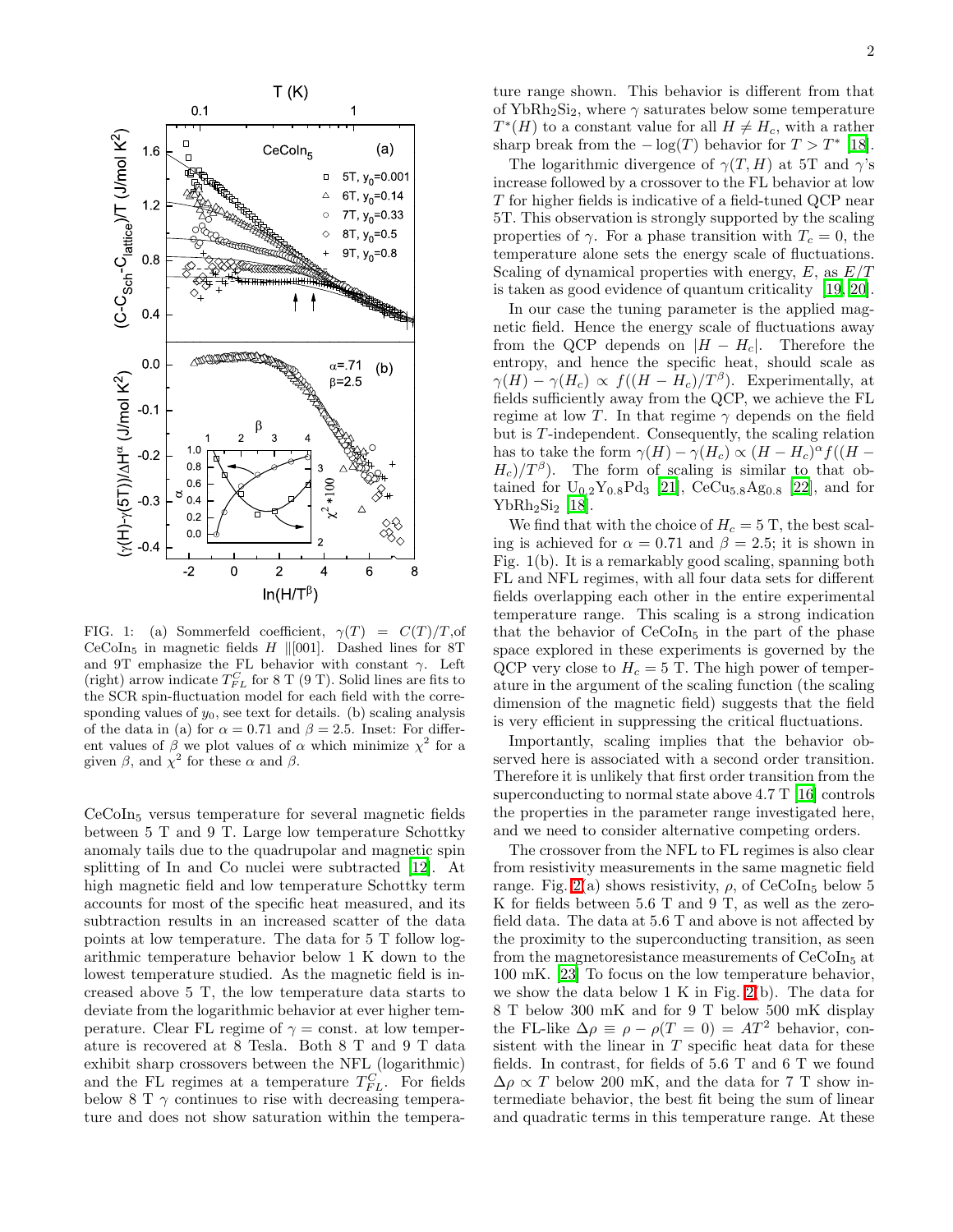

<span id="page-3-0"></span>FIG. 2: (a) Resistivity of CeCoIn<sub>5</sub> in magnetic field  $H \parallel [001]$ above the critical field  $H_{c2} = 4.95$  T. Inset: Fits to  $\rho(T)$  below 2K from the spin-fluctuation theory as detailed in the text. (◦) 6 T, (△) 7 T, (◦) 8 T, (□) 9 T. Solid lines:  $y_0 = 0.14$ , 0.33, 0.5, and 0.8 from top to bottom. (b) Low temperature region of data in (a). Inset (d):  $\gamma^2$  vs. A. Solid line is a linear fit to the data points and the origin. Inset (c) Resistance for 6 T ( $\triangle$ ) and 9 T ( $\square$ ) plotted vs.  $T^2$ .

fields the linear in  $T$ , rather than quadratic, dependence of the resistivity is consistent with the NFL behavior of the specific heat. Qualitative difference in the temperature behavior of  $\rho(T)$  at 6T and at 9T in the low temperature range is emphasized in the upper inset in Fig. [2\(](#page-3-0)b), where resistivity is plotted versus  $T^2$  for two fields, 9 T and 6 T. The  $9$  T data are linear in  $T^2$  over the entire temperature range shown, while the 6 T data has a pronounced negative curvature.

To further analyze the FL region of the phase diagram of CeCoIn<sub>5</sub> in the inset (d) of Fig. [2\(](#page-3-0)b) we plot  $\gamma^2$  versus A for the 8 T and 9 T data. Within error bars the two values lie on the line  $\gamma^2 = .3 \times A \frac{\mathrm{J}^2}{\mathrm{mol}^2 \mathrm{K}^2 \mu \Omega \mathrm{cm}}$ . The slope is about three times larger than the Kadowaki-Woods ratio [\[24\]](#page-5-5), approximately obeyed by many heavy fermion compounds. This discrepancy is within the typical range of the scatter of the data for other HF compounds, and confirms the FL ground state of CeCoIn5 for 8 T and 9 T.

Having established the existence of the QCP near  $H_c \approx 5$  T, we proceed to identify the order competing with the paramagnetic FL ground state. Since a closely related compound, CeRhIn<sub>5</sub>, is an ambient pressure antiferromagnet with the Neel temperature  $T_N = 3.8$  K, AF order is a natural candidate. It is also consistent with the  $d_{x^2-y^2}$  superconductivity.

While the complete theory of quantum criticality in itinerant antiferromagnets is still lacking, the singular contribution of the critical AF spin fluctuations to the specific heat and scattering has been considered in Ref. [25](#page-5-6) in the framework of a self-consistent renormalization (SCR) theory. This theory was used to analyze the specific heat of  $CeCu_{5,2}Ag_{0,8}$  near the QCP [\[1](#page-4-0)]. The input parameter of the theory is the distance from a QCP,  $y_0$ ,  $(y_0 = 0$  at the QCP), related to the inverse square of the magnetic correlation length. The specific heat and the resistivity are functions of the reduced temperature,  $T/T_0$ , where  $2\pi^2T_0$  is of the order of the exchange interaction. We use this theory to fit our data.

Close to the QCP we obtained a good fit to both the specific heat data (shown in Fig.  $1(a)$ ), and resistivity (shown in the inset of Fig.  $2(a)$ ) for the same parameter values. To estimate  $T_0$ , we compared CeCoIn<sub>5</sub> with CeRhIn5. Pressure of 16 kbars suppresses the AF state in CeRhIn5, at which point the superconducting state with  $T_c = 2.1$  K emerges[\[26\]](#page-5-7). This lead Sidorov et al. to suggest that physical properties of CeCoIn<sub>5</sub> are very close to those of CeRhIn<sub>5</sub> at 16 kbars [\[27\]](#page-5-8). The  $T_0 = 0.4$ K we chose is consistent with the exchange energy of the order of a few Kelvin, expected from the  $T_N = 3.8$  K for CeRhIn5. In the fit we assumed an additive fieldindependent contribution to  $\gamma(T)$  of 0.2 J/mol K<sup>2</sup> from non-critical fermions. For the 5 T data the theoretical fits are identical for any  $y_0 \leq 0.01$  over the temperature range studied. Consequently, CeCoIn<sub>5</sub> is very close to a QCP at this field.

Since in our experiments the magnitude of the applied field (used to tune the system to the QCP) is comparable to the exchange interaction, we expect that the changes in the spectrum of the spin fluctuations and the quasiparticle scattering rate lead to deviations from the predictions of the SCR theory when the field is increased away from QCP. Indeed, at higher fields the discrepancy between the fits and the resistance data becomes more pronounced (especially at higher temperature). However, the overall S-shape of the resistance curves agrees with the data. We therefore conjecture that the QCP is due to the tendency towards the AF order.

Finally, in Fig. [3](#page-4-18) we plot the phase diagram of CeCoIn<sub>5</sub> in the  $T - H$  plane. The normal-superconducting phase boundary was determined in Refs. [11,](#page-4-10) [16.](#page-4-15) At fields of 8T and 9T we see a clear transition from the NFL to FL behavior in both specific heat  $(T_{FL}^C)$  and resistivity  $(T_{FL}^{\rho})$ . Below 8T, in the temperature range studied, the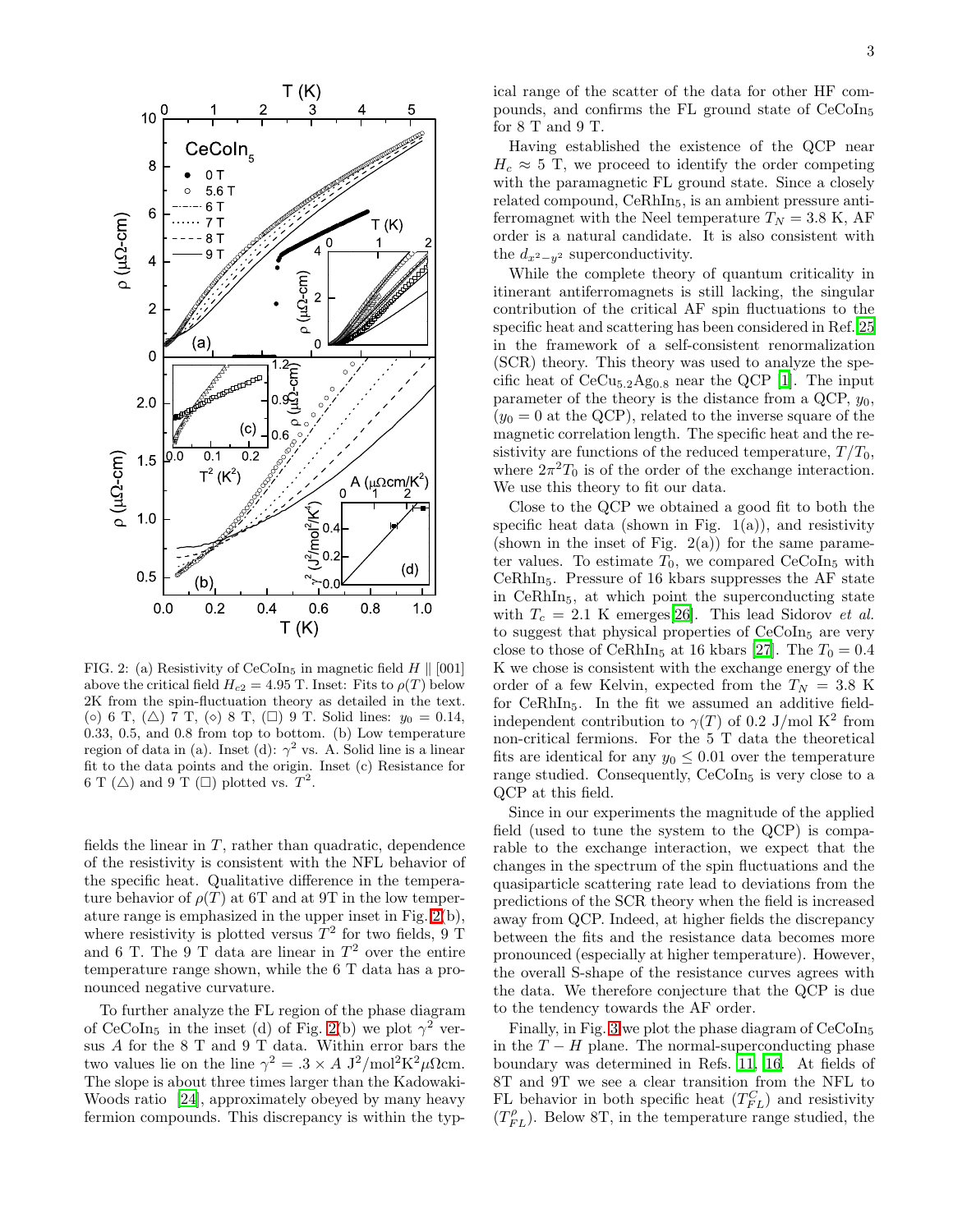

<span id="page-4-18"></span>FIG. 3: Combined phase diagram of CeCoIn5. Superconducting-normal phase boundary ((○) and solid line) is from Ref. [16.](#page-4-15)  $T_{cr}$  ( $\square$ ) and the dashed line (guide to eye) denote the upper boundary of the crossover region. Dotted line through  $T_{FL}^{C}$  ( $\diamond$ ) and  $T_{FL}^{P}$  ( $\triangle$ ) schematically indicate the upper boundary of the FL region. Region between the dashed and dotted lines is the crossover region. Thick grey line is the hypothetical phase boundary of the AF state prevented by the superconducting transition.

heat capacity and resistance deviate from the critical behavior (5 T data), although the FL regime is not reached. For these fields we define a temperature  $T_{cr}$  below which  $\gamma$  begins to deviate from  $-\log(T)$  behavior, leading to a broad crossover region. If the FL behavior exists at these fields, it occurs over a narrow range of very low temperatures.

- <span id="page-4-0"></span>[1] G. R. Stewart, Rev. Mod. Phys. 73, 797 (2001).
- <span id="page-4-1"></span>[2] H. v. Löhneysen, T. Pietrus, G. Portisch, H. G. Schlager, A. Schröder, M. Sieck, and T. Trappmann, Phys. Rev. Lett. 72, 3262 (1994).
- <span id="page-4-2"></span>[3] M. B. Maple, M. C. DeAndrade, J. Herrmann, Y. Dalichaouch, D. A. Gajewski, C. L. Seaman, R. Chau, R. Movshovich, M. C. Aronson, and R. Osborn, J. Low Temp. Phys. 99, 223 (1995).
- <span id="page-4-3"></span>[4] N. D. Mathur, F. M. Grosche, S. R. Julian, I. R. Walker, D. M. Freye, R. K. W. Haselwimmer, and G. G. Lonzarich, Nature 394, 39 (1998).
- <span id="page-4-4"></span>[5] S. A. Grigera, R. S. Perry, A. J. Schofield, M. Chiao, S. R. Julian, G. G. Lonzarich, S. I. Ikeda, Y. Maeno, A. J. Millis, and A. P. Mackenzie, Nature 294, 329 (2001).
- <span id="page-4-5"></span>[6] O. O. Bernal, D. E. MacLaughlin, H. G. Lukefahr, and B. Andraka, Phys. Rev. Lett. 75, 2023 (1995).
- <span id="page-4-6"></span>[7] D. E. MacLaughlin, O. O. Bernal, and H. G. Lukefahr, J. Phys. Condens. Matter 8, 9855 (1996).
- <span id="page-4-7"></span>[8] D. Jaccard, K. Behnia, and J. Sierro, Phys. Lett. A 163, 475 (1992).
- <span id="page-4-8"></span>[9] R. Movshovich, T. Graf, D. Mandrus, J. D. Thompson, J. L. Smith, and Z. Fisk, Phys. Rev. B 53, 8241 (1996).
- <span id="page-4-9"></span>[10] P. Gegenwart, J. Custers, C. Geibel, K. Neumaier,

In conclusion we find that, while there is no signature of the AF ordered phase, the behavior of CeCoIn5 above the superconducting upper critical field,  $H_{c2} = 4.95$ T, at low temperatures is controlled by a field-tuned antiferromagnetic quantum critical point. The existence of the QCP is confirmed by scaling analysis of the specific data. Incipient AF state in  $CeCoIn<sub>5</sub>$  is strongly suggested by the the fits to both the specific heat and the resistivity based on the spin-fluctuation theory [\[25\]](#page-5-6). The underlying physical picture is that the AF spin fluctuations promote anti-alignment of the electron spins. Whether time-reversal breaking (antiferromagnetism) or singlet formation with phase coherence (superconductivity) occurs first depends on the details of the system. In CeCoIn5 the superconductivity prevails, preventing the magnetic order from developing. However, there are no critical fluctuations associated with the (first order [\[16\]](#page-4-15)) superconducting transition at  $H_{c2}$ , so that the behavior above  $H_{c2}$  is controlled by the proximity to the AF critical point. Our results imply that the transition temperature of the avoided antiferromagnetic order vanishes at fields very close to the superconducting upper critical field. This concomitant suppression of the AF and SC orders is unusual, and may reflect an important aspect of the underlying physics, presenting further challenges to theory and experiment.

We thank J. D. Thompson, C. Varma, Q. Si, P. Coleman, and G. R. Stewart for stimulating discussions. We are also grateful to J. D. Thompson for help with selecting Indium-free samples. Work at Los Alamos National Laboratory was performed under the auspices of the U.S. Department of Energy.

T. Tayama, K. Tenya, O. Trovarelli, and F. Steglich, Phys. Rev. Lett. 89, 056402 (2002).

- <span id="page-4-10"></span>[11] C. Petrovic, P. G. Pagliuso, M. F. Hundley, R. Movshovich, J. L. Sarrao, J. D. Thompson, and Z. Fisk, J. Phys. Condens. Matter 13, L337 (2001).
- <span id="page-4-11"></span>[12] R. Movshovich, M. Jaime, J. D. Thompson, C. Petrovic, Z. Fisk, P. G. Pagliuso, and J. L. Sarrao, Phys. Rev. Lett. 86, 5152 (2001).
- <span id="page-4-12"></span>[13] Y. Kohori, Y. Yamato, Y. Iwamoto, T. Kohara, E. D. Bauer, M. B. Maple, and J. L. Sarrao, Phys. Rev. B 64, 134526 (2001).
- <span id="page-4-13"></span>[14] R. Movshovich, A. Bianchi, M. J. M. F. Hundley, J. D. Thompson, N. Curro, P. C. Hammel, Z. Fisk, P. G. Pagliuso, and J. L. Sarrao, Physica B 7, 312 (2002).
- <span id="page-4-14"></span>[15] K. Izawa, H. Yamaguchi, Y. Matsuda, H. Shishido, R. Settai, and Y. Onuki, Phys. Rev. Lett. 87, 057002 (2001).
- <span id="page-4-15"></span>[16] A. Bianchi, R. Movshovich, N. Oeschler, P. Gegenwart, F. Steglich, J. D. Thompson, P. G. Pagliuso, and J. L. Sarrao, Phys. Rev. Lett. 89, 137002 (2002).
- <span id="page-4-16"></span>[17] J. S. Kim, J. Alwood, G. R. Stewart, J. L. Sarrao, and J. D. Thompson, Phys. Rev. B 64, 134524 (2001).
- <span id="page-4-17"></span>[18] O. Trovarelli, C. Geibel, S. Mederle, C. Langhammer,